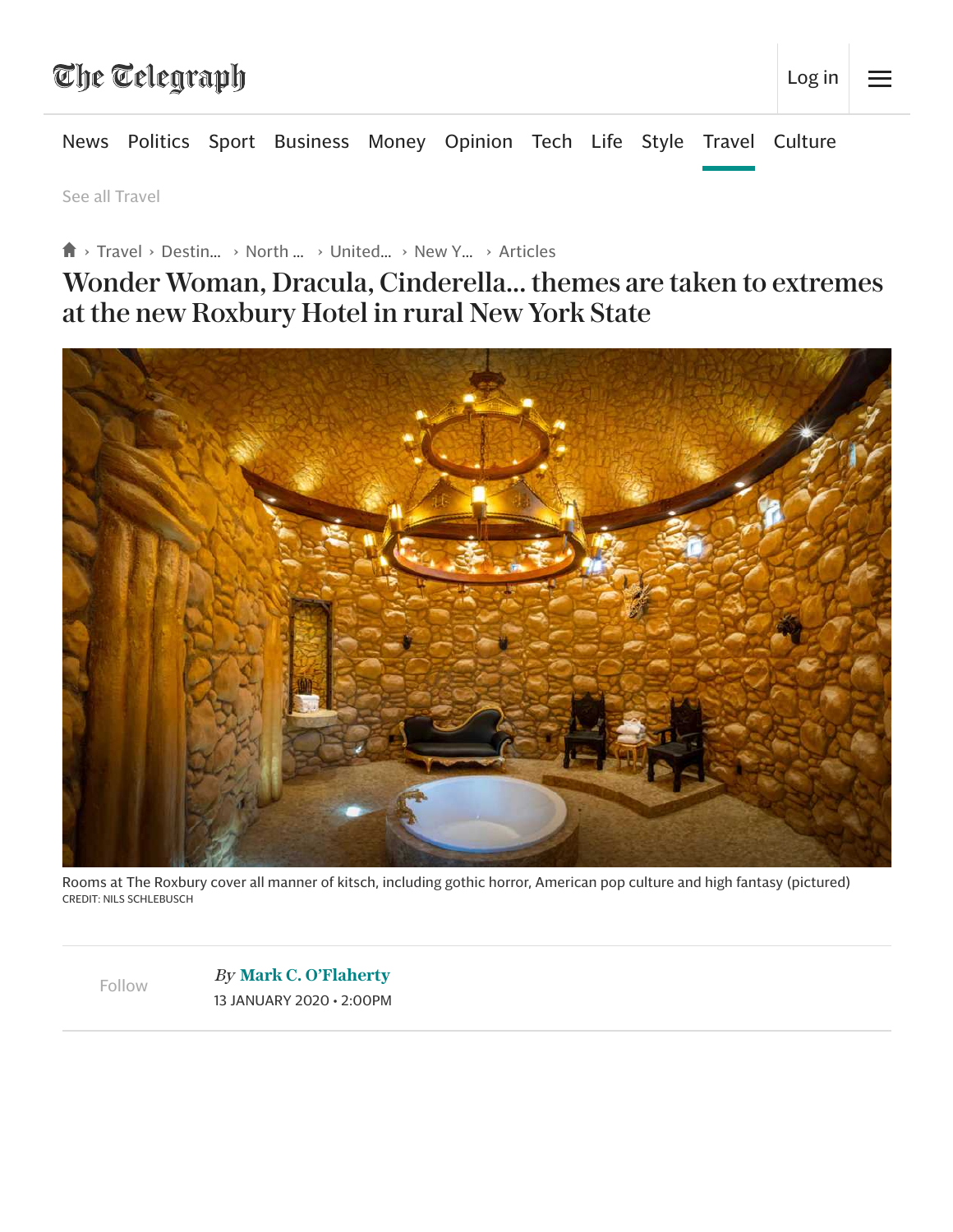I am drawn to a strong, preferably absurd, theme. I have been compelled to dine in a lavatory-themed restaurant in Malaysia (with a doorway in the shape of a giant lavatory am drawn to a strong, preferably absurd, theme. I have been compelled to dine in a seat) and visited Hello Kitty rooms with dubious licensing in love hotels in Japan. It remains one of my biggest regrets that I never got to fly Hooters Air. Too often, I find that the business of theming is half-hearted. The Hard Days Night Hotel in Liverpool, which takes its cue from the Beatles (but skips a crucial apostrophe), stays stubbornly upmarket, with simple framed imagery of the Fab Four and the inevitable cringe-inducing cocktail list (John Lennon'ade anybody?). I don't want any of that, I want an animatronic Ringo and a Yellow Submarine swimming pool with Blue Meanie inflatables.

Which is why I love The Roxbury Motel in the Catskills, upstate NY, where every theme is taken to extremes. Husbands Greg Henderson and Joseph Massa left a life in Broadway theatre in 2004 to open their dream hotel project, next to a river in Delaware County. The attention to detail is admirable and amazing. There is a Wizard of Oz-inspired bedroom with a yellow brick road mural that extends into an actual path of yellow bricks across the floor; a Star Trek-styled suite, and another clad entirely in a duplicate of the fabric that Julie Andrews repurposes from a set of curtains to make clothes for the von Trapp children in The Sound of Music. I've stayed in several of the rooms on numerous visits, and while I love The Digs – the standalone suite that sleeps six, with leather whips on the ceiling, a Mayan-themed bedroom and a giant illuminated fish tank set into one side of the shower – my favourite part of The Roxbury Motel is Mary Ann's Coconut Cream Pie room. I've never seen Gilligan's Island, so I don't really get the reference, nor do I care. I just enjoy being able to hurl myself on to a round bed covered in lemon-curd coloured linen and white cushions in the shape of peaks of whipped cream, and stare at a ceiling that has been meticulously sculpted to look like the top of a coconut cream pie, complete with crust.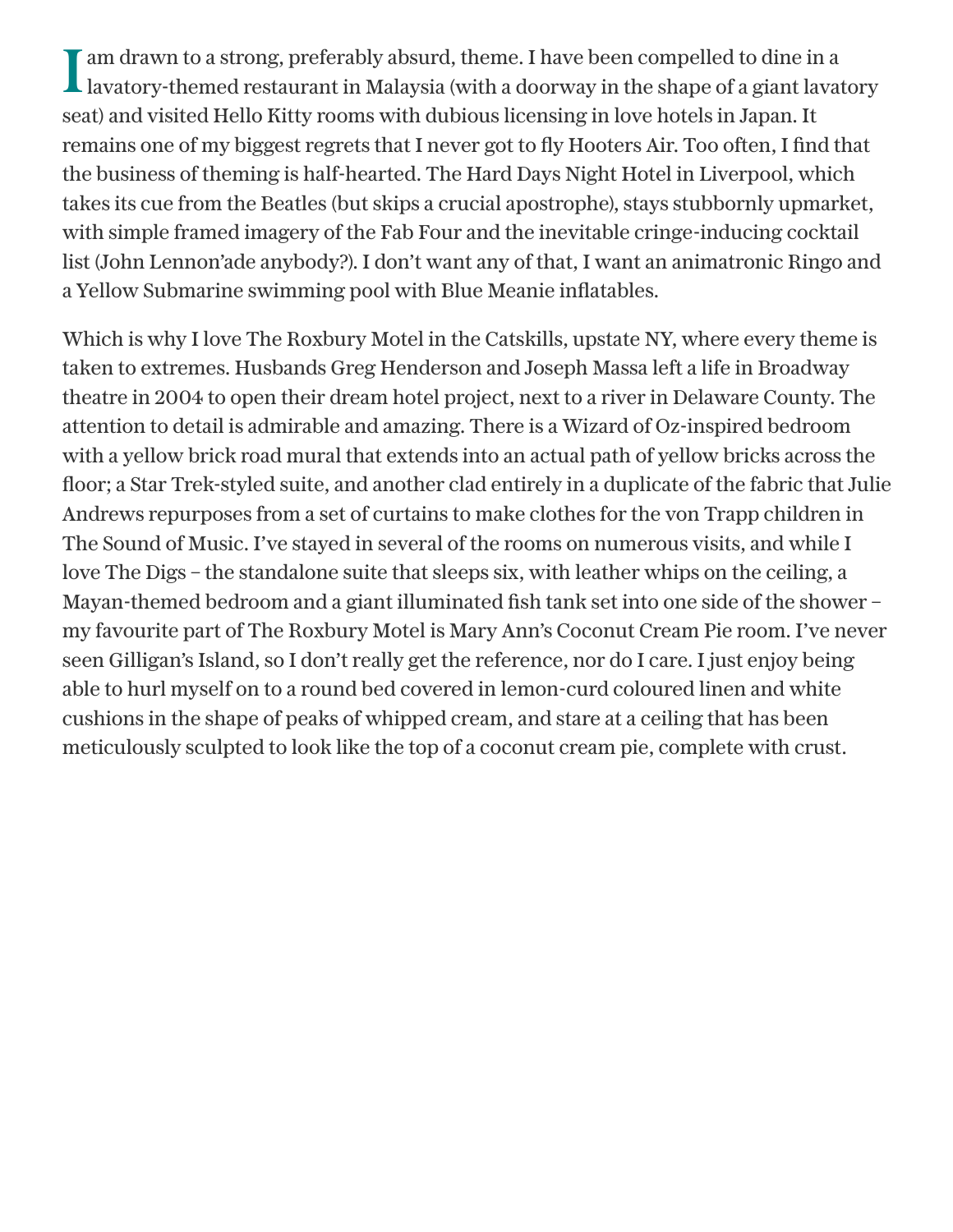

The hotel is set in a relatively undiscovered - and correspondingly peaceful - corner of the Catskills CREDIT: NILS SCHLEBUSCH

## • The best hotels in the Catskills [\(https://www.telegraph.co.uk/travel/destinations/north-america/united](https://www.telegraph.co.uk/travel/destinations/north-america/united-states/new-york-state/catskills/hotels/)states/new-york-state/catskills/hotels/)

Henderson and Massa greeted their first guests over Thanksgiving weekend for the soft opening of their new hotel, The Roxbury at Stratton Falls. Work on the project – a short drive from the original – started over two years ago, but they bought the old mansion and its grounds three years before that. If The Roxbury Motel was off-Broadway, this is their Julie Taymor moment – replete with spa and swimming pool. It takes intentional kitsch to levels of luxury I've not encountered before. Over the years, I've seen big budget jam-onjam hotels in a range of opulent forms, from the Reverie Saigon to the post-Vegas nonsense of the hellscape that is Dubai, but this is the first time I've seen something conceived with such purpose, on purpose. Instead of a Zen-like spa, there's a Crooked Cabana that looks like a Tim Burton set – the building is askew, as if recently animated. Instead of earth tones and grey, there is lime green – lots and lots of lime green.

There are seven rooms in the Mansion and eight Tower Cottages. The latter house the larger, more fantastical, pricier suites (from \$500/£388 per night). Each has a distinct theme, pulled from the owners' personal obsessions: overblown gothic horror, fairy tales, all-American pop culture and classic Hollywood. The Superhero Incognito suite takes inspiration from Wonder Woman and Roy Lichtenstein, with an "invisible" plane crashing through the wall, and giant graphics on the wall of a crime-fighting heroine clad in golden bracelets. Cinderella's Gown incorporates a full-scale set piece of a pumpkin turned into a coach, and an 18ft-long ball gown embellished with hand-sewn crystals that serves as a bed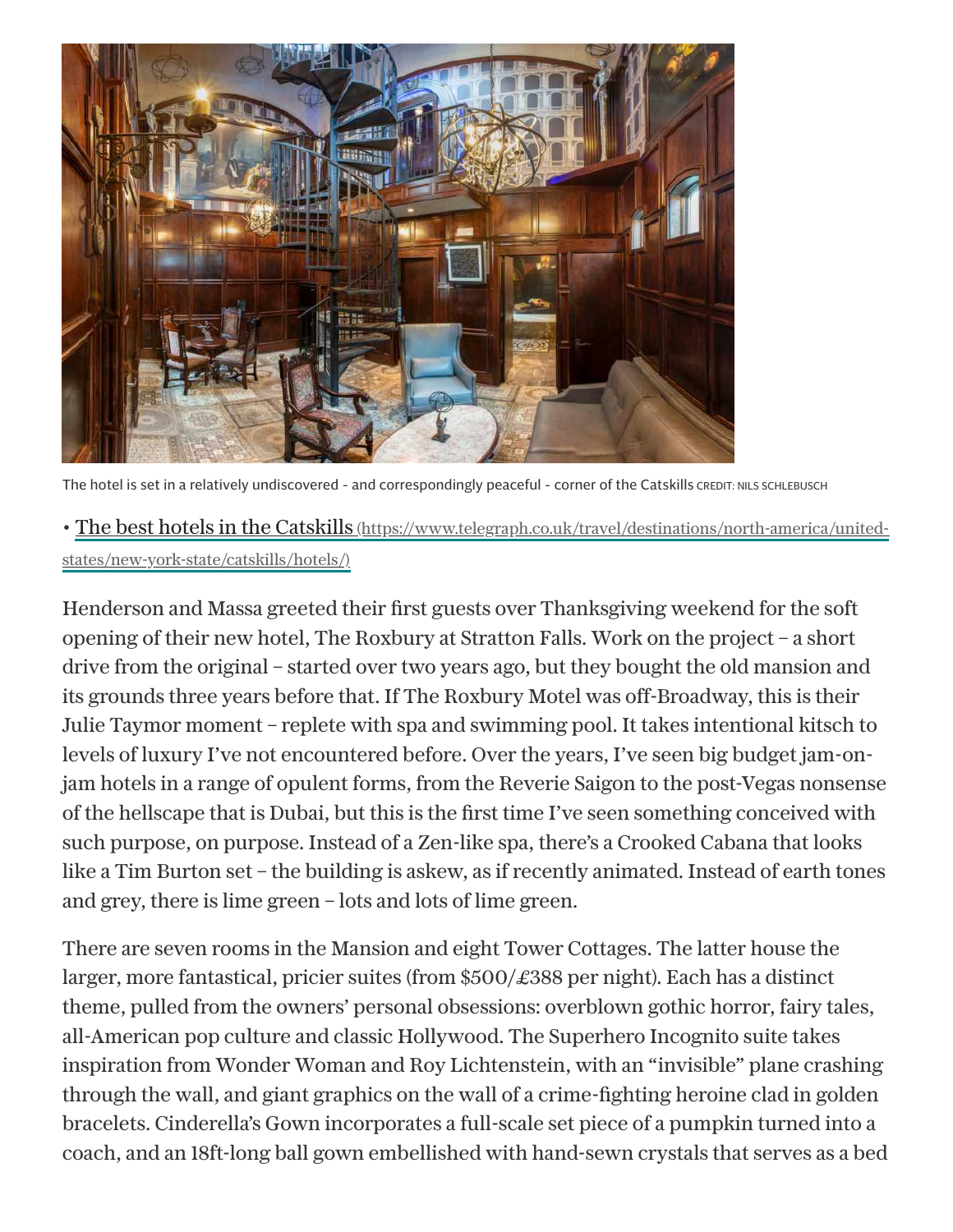canopy. There is a Dracula-themed room that is full of black, red and gothic (trompe l'oeil) stone, and a super-glam Thirties-style deco suite, with a winding staircase and sparkling gem-encrusted bathroom and shower. It positively bellows Hollywood. The most extraordinary suite may be Crown of the Pendragons, which is where you come to live out your Games of Thrones fantasies. The highlight is the upstairs bathroom, with an 85-gallon circular bathtub in the middle of a theatrical stone chamber, lit by a crown chandelier with flickering faux candles. This is a hotel for children who never grew up, for anyone who was denied a racing car bed, or wasn't allowed to paint their bedroom Day-Glo.



The hotel has received compliments for being 'impressively vile' CREDIT: NILS SCHLEBUSCH

• The world's most unusual hotels [\(https://www.telegraph.co.uk/travel/hotels/articles/the-worlds-most](https://www.telegraph.co.uk/travel/hotels/articles/the-worlds-most-unusual-weird-hotels/)unusual-weird-hotels/)

My home is a monochrome anti-fantasia of Gio Ponti and the Bouroullec Brothers, but despite my love of the austere, I find The Roxbury at Stratton Falls incredible. I adore it, and the original motel too. It is beyond taste. As a friend commented when I posted a shot of the coconut cream pie bedroom on Instagram: "Impressively vile!"

The location of the two Roxbury hotels is notable. This part of the Catskills isn't like the moneyed enclave of Hudson or the other easy-to-reach towns upstate that have been colonised by Condé Nast editors and couples from Chelsea with a penchant for antiques. There are few restaurants and fewer boutiques, but there is natural beauty to burn.

As part of the new hotel project, the trails around the eponymous falls have been landscaped, so you can walk comfortably around it (keep an eye out for snakes). You can